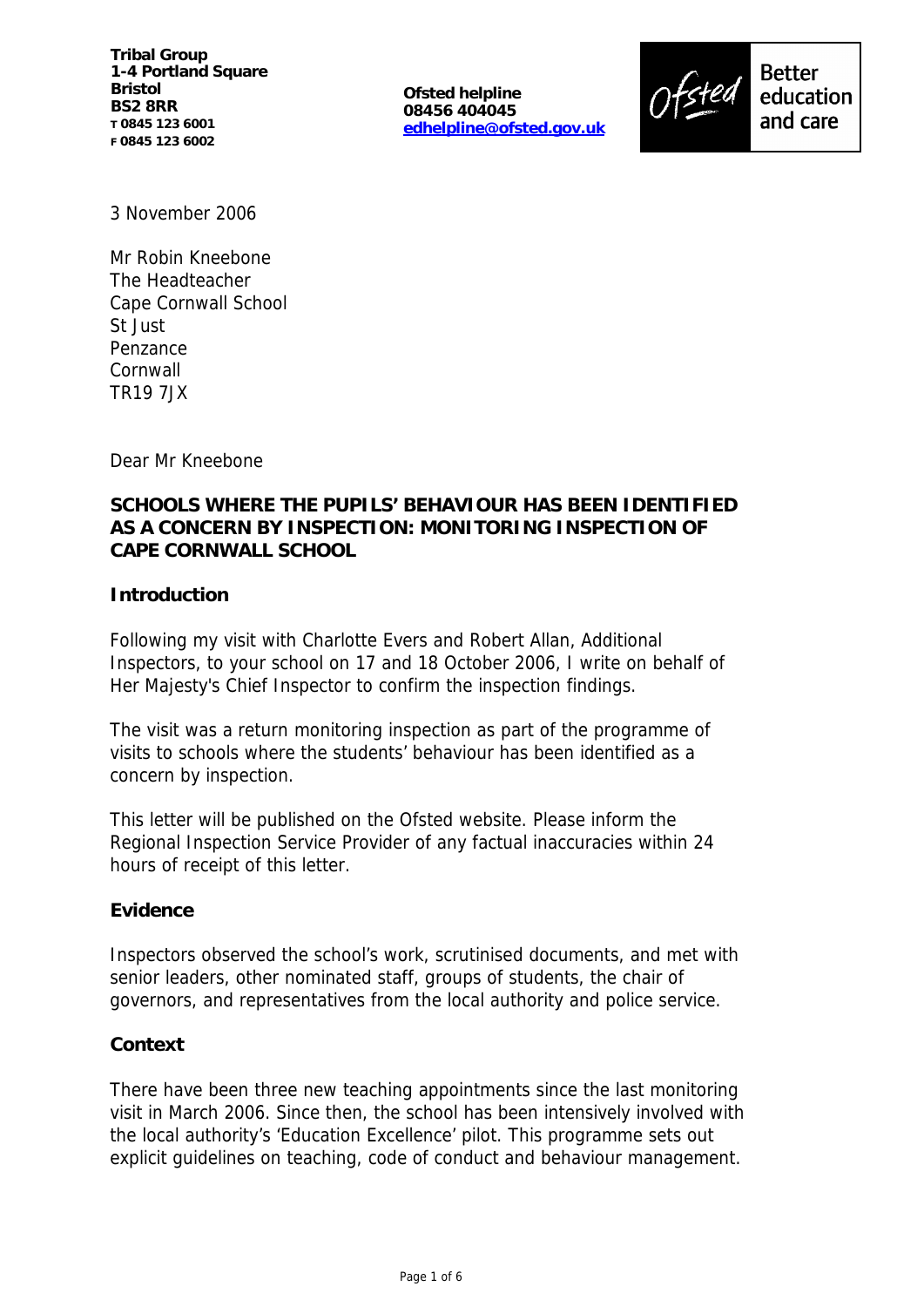

# **Achievement and standards**

The 2006 test results at the end of Year 9 and the examination results at the end of Year 11 broadly matched the school's targets based on students' prior attainment. Students achieved very well in mathematics at the end of Year 9 and satisfactorily in Year 11. In both Year 9 and Year 11, students' achievement in English was satisfactory but fewer than expected reached the higher levels in Year 9. The standards seen in lessons reflected the wide range of students' capabilities appropriately. In the well taught lessons, students made good progress and achieved well.

**Personal development and well-being**

Standards of behaviour have improved. Students say that the new code of conduct has made a difference to behaviour. Where teachers followed the guidelines for reinforcing the code of conduct, behaviour was at least satisfactory and often good. A very few teachers do not use the guidelines effectively or consistently.

The students enjoyed well taught lessons, appreciating lively presentations and interesting assignments. In these lessons, students behaved very well and, at times, attitudes to learning were exemplary. In the few instances where the teaching was dull or work was too difficult or too easy, students became restless. At breaks between lessons and in the dining room at lunch time, students generally behaved sensibly and safely, guided by effective staff supervision.

The conduct guidelines have led to more prudent use of the isolation room. There is a substantial drop in the number of students sent to the isolation room because they are disturbing lessons. At the same time, fixed term exclusions have dropped massively.

The school has effective means by which students can report bullying and get support. Many students say that they would use them if they had concerns and that problems are usually dealt with effectively. Students feel that there is someone, whether in school or from a wide range of outside agencies, to whom they can go to discuss problems.

Students clearly recognise that the school values their views. They make a considerable and valuable contribution to the school community. Rightly, they participated in drawing up the conduct code and launching it with other students. As a result, they respect the guidelines which they believe set firm and fair expectations of how they should behave.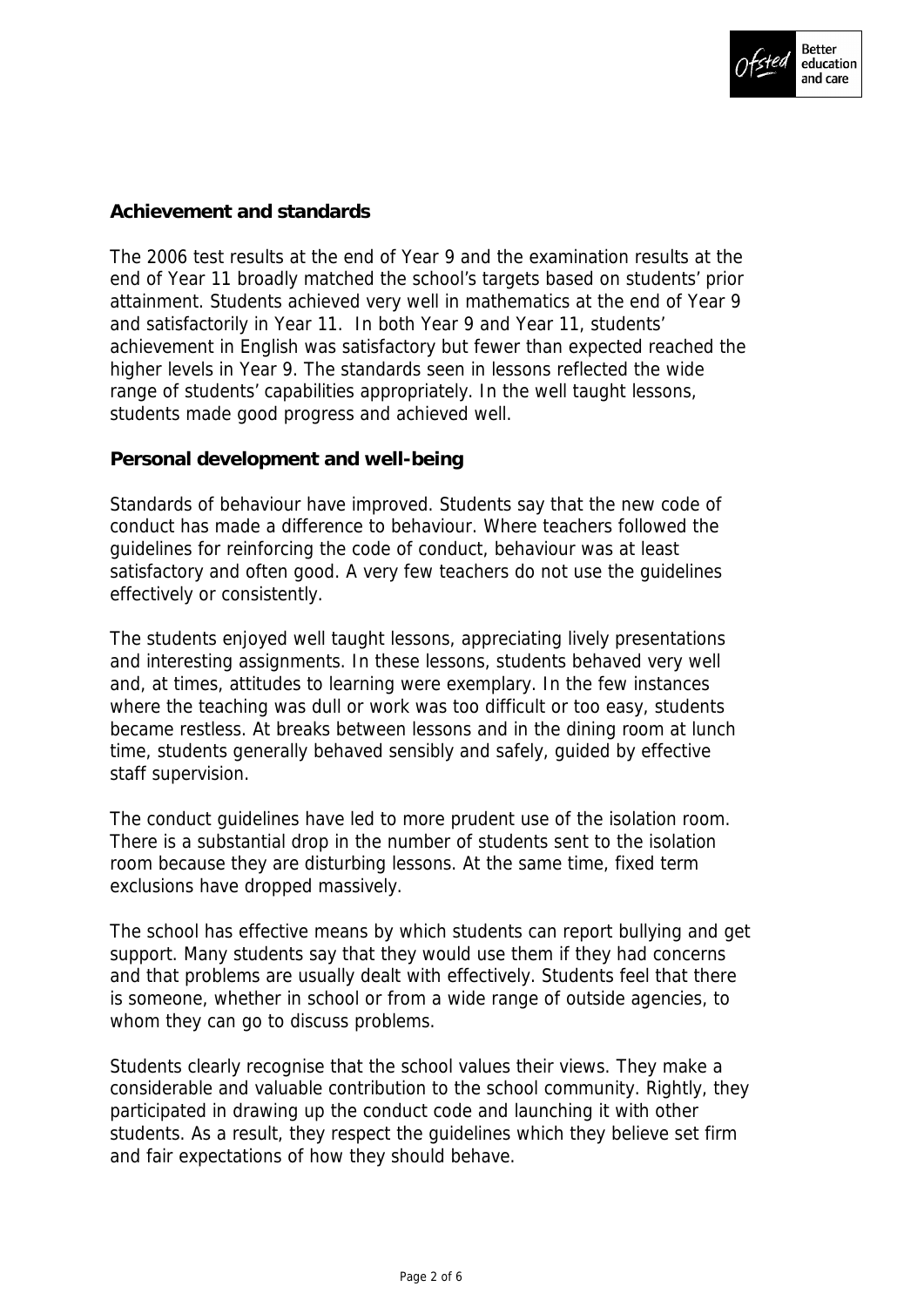

Progress on the areas for improvement identified in the inspection in January 2005:

- $\blacksquare$  reduce the amount of unacceptable behaviour  $\blacksquare$  good
- deal more effectively with unreported bullying good
- improve opportunities for the students' voice to be heard good.

# **Quality of provision**

Good progress has been made in improving teaching and the school has a good knowledge of its strengths and weaknesses. Clear guidance, reinforced by good management, has proved useful in improving the structure of lessons. More attention now needs to be given to the improvement of learning, including students' understanding of how improvement can be made.

In good lessons, teaching captured students' interest and provided them all with a level of challenge that stimulated them to work to the limits of their capabilities. As a result, teachers seldom had recourse to the behaviour management system. In the best lessons, teachers explained clearly what level students were working at and what they needed to do to reach higher levels. Consequently, students worked diligently, learned effectively, and enjoyed their justifiable sense of achievement.

A few lessons were dull and offered little to engage students. Ineffective use of the school's systems for managing behaviour hampered students' progress further.

Progress on the area for improvement identified by the inspection in January 2005:

 address weaknesses in teaching, through raising expectations of students' behaviour **–** good.

## **Leadership and management**

The 'Education Excellence' programme has successfully brought together strategies for improving teaching and behaviour management into a well documented and systematic approach. The senior team has coordinated this challenging programme very well. Staff development activities have homed in on developing skills relevant to its expectations.

These strategies have ensured that everyone knows what they are expected to do. The staff are now very clear about the structure of lessons and their responsibilities in managing behaviour. Staff and students are very clear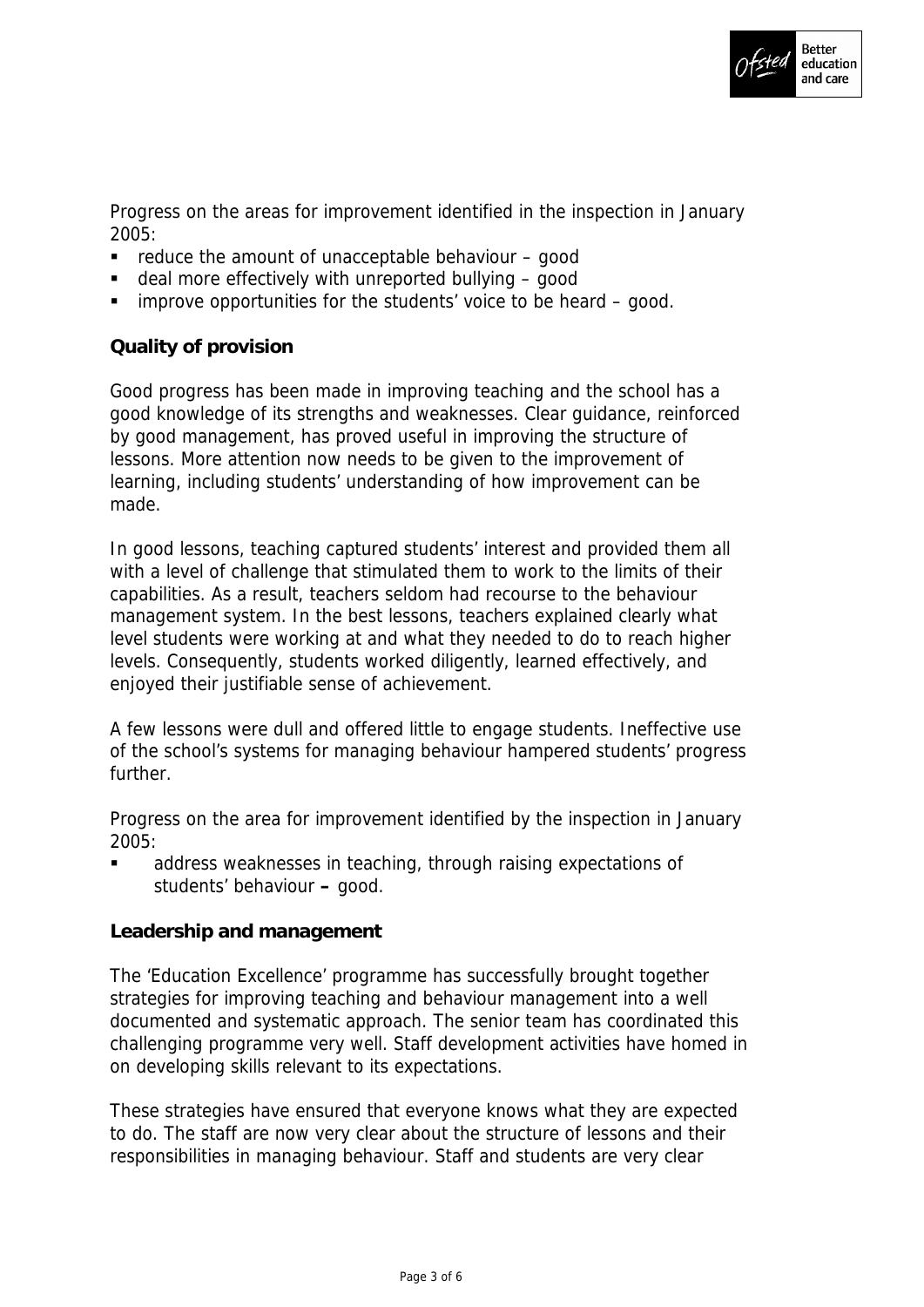

about the conduct that the school expects and what will happen if students do not comply. The data compiled from questionnaires seeking the perceptions of staff, students and parents show that the new strategies are having an impact and generally staff believe that the systems are effective.

The September survey of staff, however, revealed that a few individuals felt that the programme had caused stress and undermined their confidence. The senior team has not ducked difficult messages but has tried to balance the prime needs of the school currently with a range of professional development activities. Balancing expectations of conformity, whilst encouraging professional flexibility, is now a key discussion point for senior managers.

The school's monitoring of the quality of teaching is good. These observations have provided leaders and managers with an accurate picture of strengths and weaknesses in teaching as well as an appropriate agenda for further training. The senior team has a much more secure overview of practice within the school. Sensible steps, including peer coaching, are taken to secure improvements.

The system by which data on pupils' targets is provided for teachers has been revised and is to be the subject of training in the near future. Currently, most pupils have only the most general idea of the grade or level towards which they are working and few have sufficient awareness of what they need to do to reach those standards.

A second key discussion point for senior managers now is whether strategies are promoting good achievement in lessons for all students. In this small school, classes often have wide variations in prior attainment. Although the current monitoring programme gives useful insights into key features of teaching, it is not sufficiently focused on whether students, whatever their starting points, are achieving as well as they should.

The school has worked very effectively with a range of external services and is managing challenging behaviours effectively and creatively. The team working with the police and youth service is really impressive as both are fully aware of the school's approach to managing behaviour and reinforce this in their own dealings with the young people. The youth service and the police work in the school regularly with individual students who have the most challenging behaviours. Several productive strategies are underway to raise the aspirations of these young people and to show them the consequences of socially unacceptable behaviour.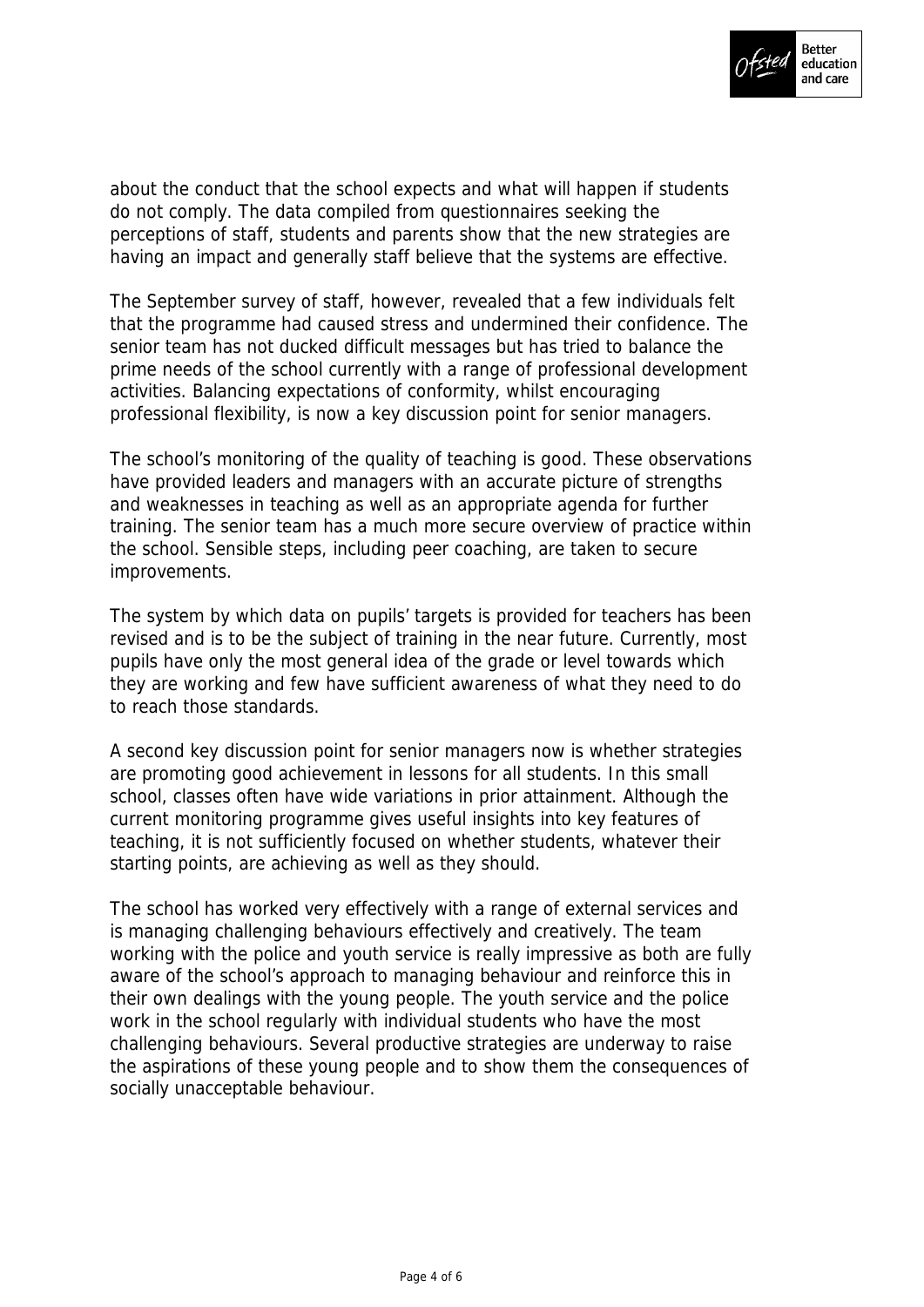

Progress on the areas for improvement identified by the previous monitoring inspection in March 2006:

- coordinate the various initiatives that are taking place to improve teaching, learning and classroom management – good
- clarify the school's approach to managing behaviour (strategies, systems and responsibilities) – good
- monitor the implementation of this approach and develop a secure overview of practice – good
- evaluate the impact of the school's management of behaviour rigorously to establish whether the school has the capacity to meet the wide range of pupils' needs effectively and efficiently over time **–** good.

## **External support**

A range of external services are working closely, and very productively, with the school. The local authority has given intensive support to the school through its 'Education Excellence' project. This programme, rightly, covers a wide range of important classroom management skills and whole-school systems for reinforcing a well publicised code of conduct.

The programme has provided a strong direction and pace to improvement planning and this has helped the staff, with hard work, to achieve much in a relatively short period. Systems for managing behaviour are more efficient and increasingly effective. There is much more consistency in classrooms than six months ago. Wisely, the programme gathers the views of staff, students and parents as well as evidence about the standards of behaviour and the quality of teaching.

## **Main Judgements**

The school has made good progress towards improving the students' behaviour.

**Priorities for further improvement**

- Ensure that all teachers implement the guidance for managing behaviour consistently.
- Focus more on the progress that students should make in lessons given their starting points and strategies to establish whether they do make this progress.

I am copying this letter to the Secretary of State, the chair of governors and the Director of Education for Cornwall.